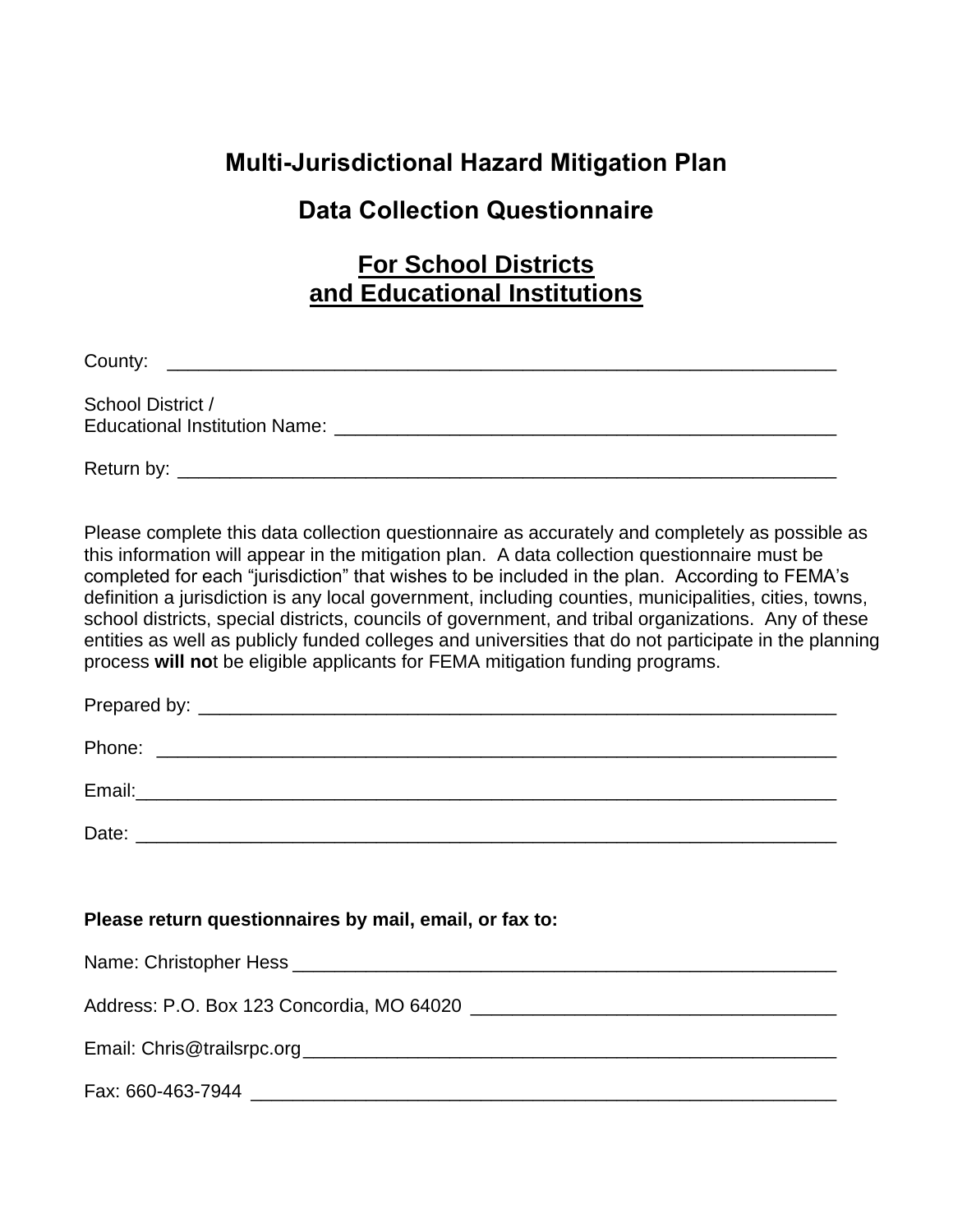### **CAPABILITY ASSESSMENT & INCORPORATION OF EXISTING PLANS, STUDIES, REPORTS AND TECHNICAL INFORMATION**

The purpose of this section is to collect information to document existing capabilities as well as determine existing plans, studies, reports, and technical information that may need to be incorporated in the mitigation plan.

Please indicate which of the following your school district / institution has in place. For elements that do not pertain to you, please indicate with "N/A". If applicable, please provide a completion date for the element. If your school district / institution has any of the **underlined and bolded** elements, please provide a copy of the document to the contact indicated on the front of this questionnaire and indicate method in the comments column (i.e. available on the web, will email or mail).

| <b>Planning Elements</b>                                                           | Yes/No | <b>Date of Latest Version</b> | <b>Comments</b> |
|------------------------------------------------------------------------------------|--------|-------------------------------|-----------------|
| Master Plan                                                                        |        |                               |                 |
| Capital Improvement Plan                                                           |        |                               |                 |
| <b>School Emergency Plan</b><br>Shelter in place protocols<br>Evacuation protocols |        |                               |                 |
| <b>Weapons Policy</b>                                                              |        |                               |                 |

### **Administrative/Technical**

Identify the technical and personnel resources responsible for activities related to hazard mitigation/loss prevention within your school district / institution.

| <b>Personnel Resources</b>                   | Yes/No | <b>Department/Position</b> | <b>Comments</b> |
|----------------------------------------------|--------|----------------------------|-----------------|
| Full-time building official (i.e. Principal) |        |                            |                 |
| <b>Emergency Manager</b>                     |        |                            |                 |
| <b>Grant Writer</b>                          |        |                            |                 |
| <b>Public Information Officer</b>            |        |                            |                 |

### **Financial Resources**

Identify whether your school district /institution has access to or is eligible to use the following financial resources for hazard mitigation.

| <b>Financial Resources</b>           | <b>Accessible/Eligible</b><br>to Use (Y/N) | <b>Comments</b> |
|--------------------------------------|--------------------------------------------|-----------------|
| Capital improvements project funding |                                            |                 |
| Local funds                          |                                            |                 |
| General obligation bonds             |                                            |                 |
| Special tax bonds                    |                                            |                 |
| Private activities/donations         |                                            |                 |
| State and federal funds              |                                            |                 |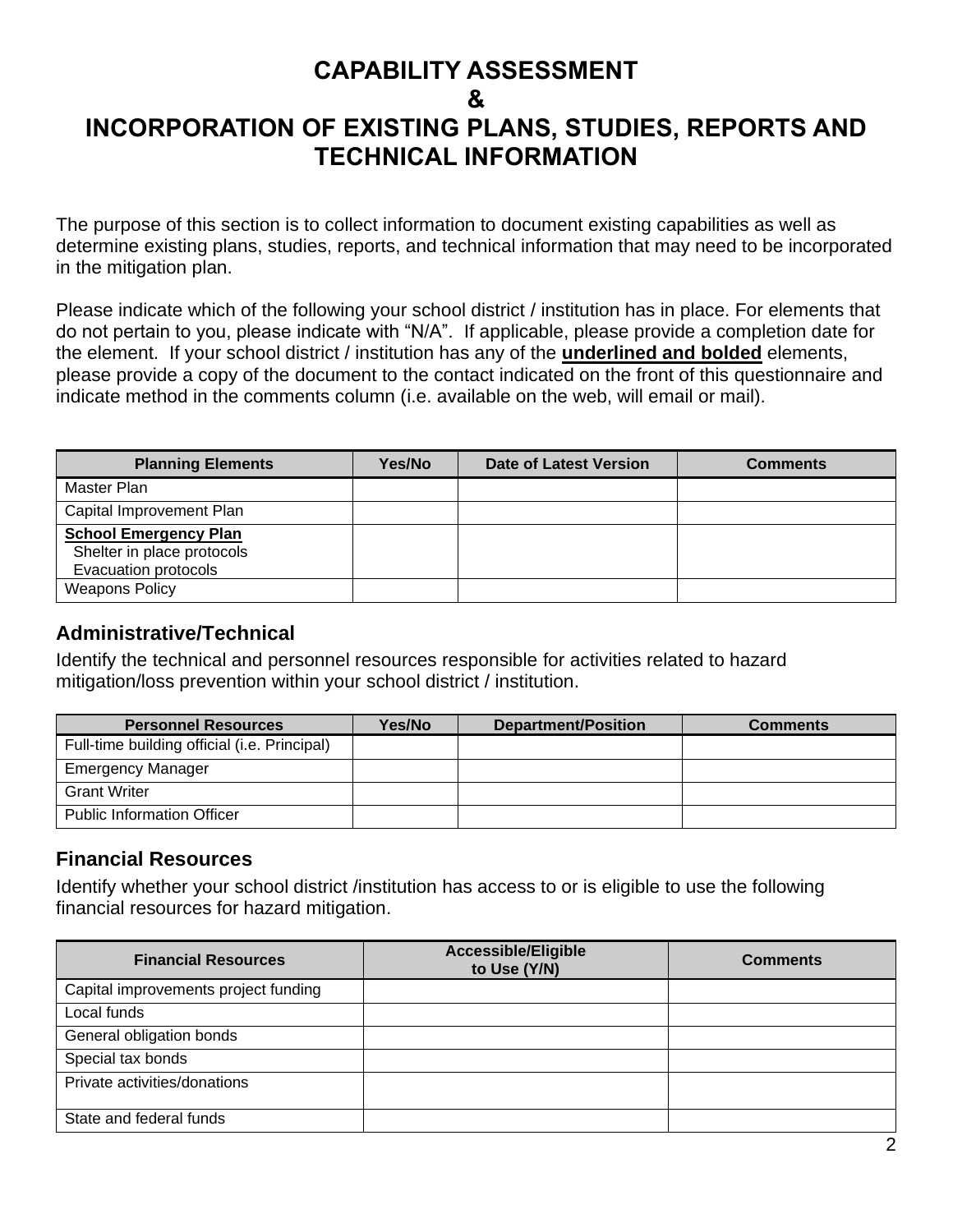#### **Additional Capabilities Questions**

- 1. Are your buildings equipped with a public address (PA) system or other emergency alert system? Please describe.
- 2. Does your school buildings' have NOAA Weather Radios?
- 3. List any past or ongoing projects or programs designed to reduce disaster losses, these may include projects to protect facilities or provide education regarding hazards that could occur.
- 4. List any other past or ongoing projects or programs designed to reduce disaster losses, these may include projects to protect critical facilities.
- 5. Do any of your buildings have designated tornado shelters or "saferooms"? If so, are they constructed in accordance with FEMA standards?
- 6. Did your school district / institution make any additions to buildings or construction new buildings since the last plan update (2010)? Please list the buildings and the improvement.
- 7. Does your school district / institution plan to remodel or construct any buildings in the next 5 years? If so, please list the building or proposed building and planned improvements. Are any planned construction activities in known hazard areas?
- 8. What percentage is your projected enrollment expected to increase or decrease in the next five years?
- 9. Do you have your own campus police? Please explain your police department or who you rely on for security needs.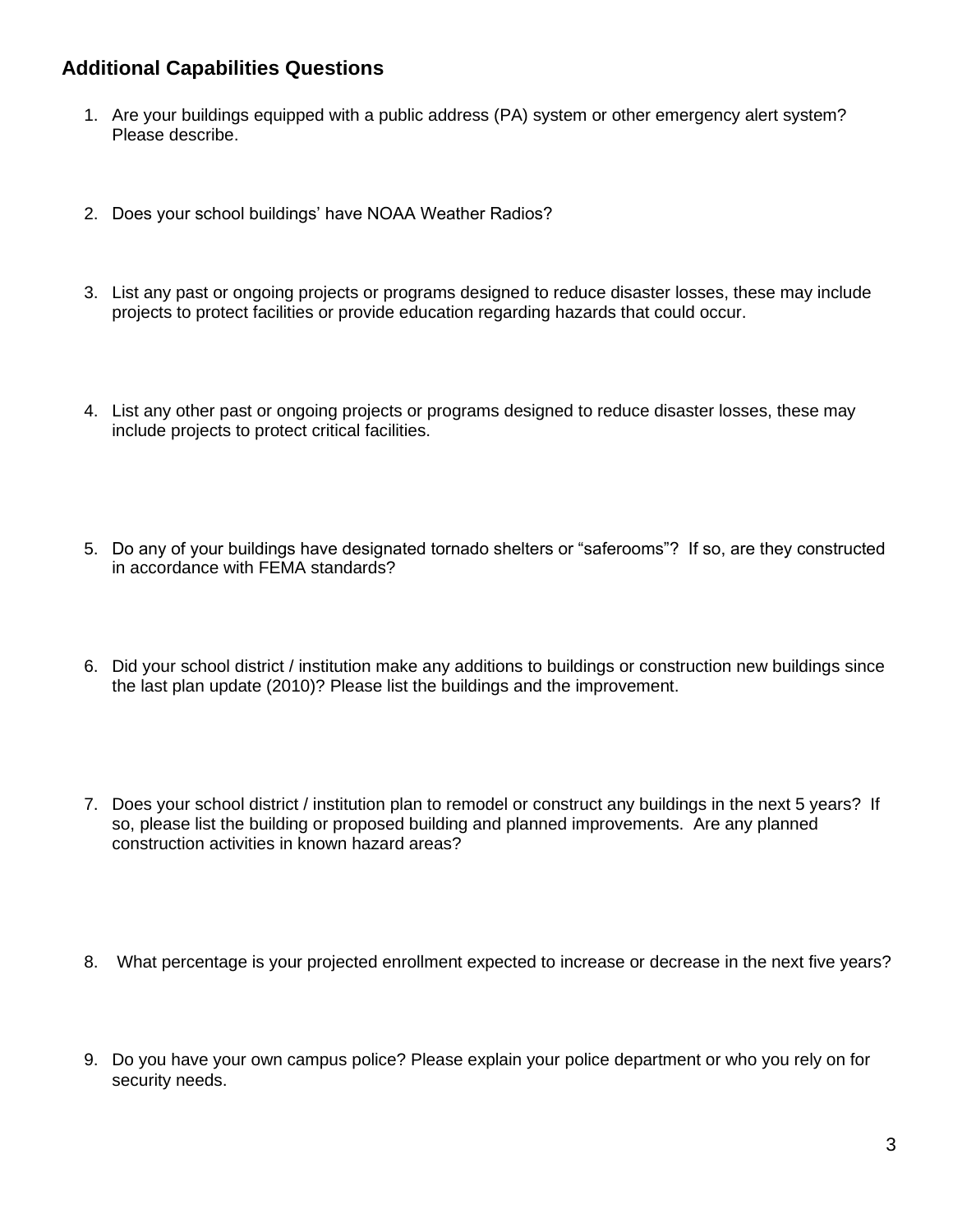# **VULNERABILITY ASSESSMENT**

#### **Asset Inventory**

The purpose of this worksheet is to assist in the assessment of the vulnerable populations and facilities owned by your school district / institution. Use the table below to compile a detailed inventory of specific assets at risk. In the natural hazard column of the asset inventory table, indicate (by assigned abbreviation) which of the following hazards the asset is vulnerable to:

| <b>Natural Hazards</b>            |                                                            |  |
|-----------------------------------|------------------------------------------------------------|--|
| Flooding (Major & Flash) - RF     | Drought - D                                                |  |
| Levee Failure - LF                | Extreme Temperature - ET                                   |  |
| Dam Failure - DF                  | Severe Thunderstorm (incl. winds, hail, lightning) - ST    |  |
| Earthquake - EQ                   | Severe Winter Weather (incl. snow, ice, severe cold) - SWW |  |
| Land Subsidence / Sinkholes - LSS | Tornadoes - T                                              |  |
| Drought - D                       | Wildfire - WF                                              |  |

Please list buildings owned by your school district / institution including the square feet, values, and occupancy/capacity. If not applicable or not available, enter "N/A". Add as many rows as needed. **If you have this data in GIS formats, or other formats, please provide in lieu of this.**

| <b>Name of Asset</b> | <b>Address</b> | Area<br>(sq.fit.) | <b>Replacement</b><br>Value<br>(Insured)<br>$($)$ | <b>Contents</b><br>Value<br>$($ \$) | <b>Occupancy/</b><br>Capacity<br>(# ) | <b>Natural</b><br><b>Hazards</b> |
|----------------------|----------------|-------------------|---------------------------------------------------|-------------------------------------|---------------------------------------|----------------------------------|
|                      |                |                   |                                                   |                                     |                                       |                                  |
|                      |                |                   |                                                   |                                     |                                       |                                  |
|                      |                |                   |                                                   |                                     |                                       |                                  |
|                      |                |                   |                                                   |                                     |                                       |                                  |
|                      |                |                   |                                                   |                                     |                                       |                                  |
|                      |                |                   |                                                   |                                     |                                       |                                  |
|                      |                |                   |                                                   |                                     |                                       |                                  |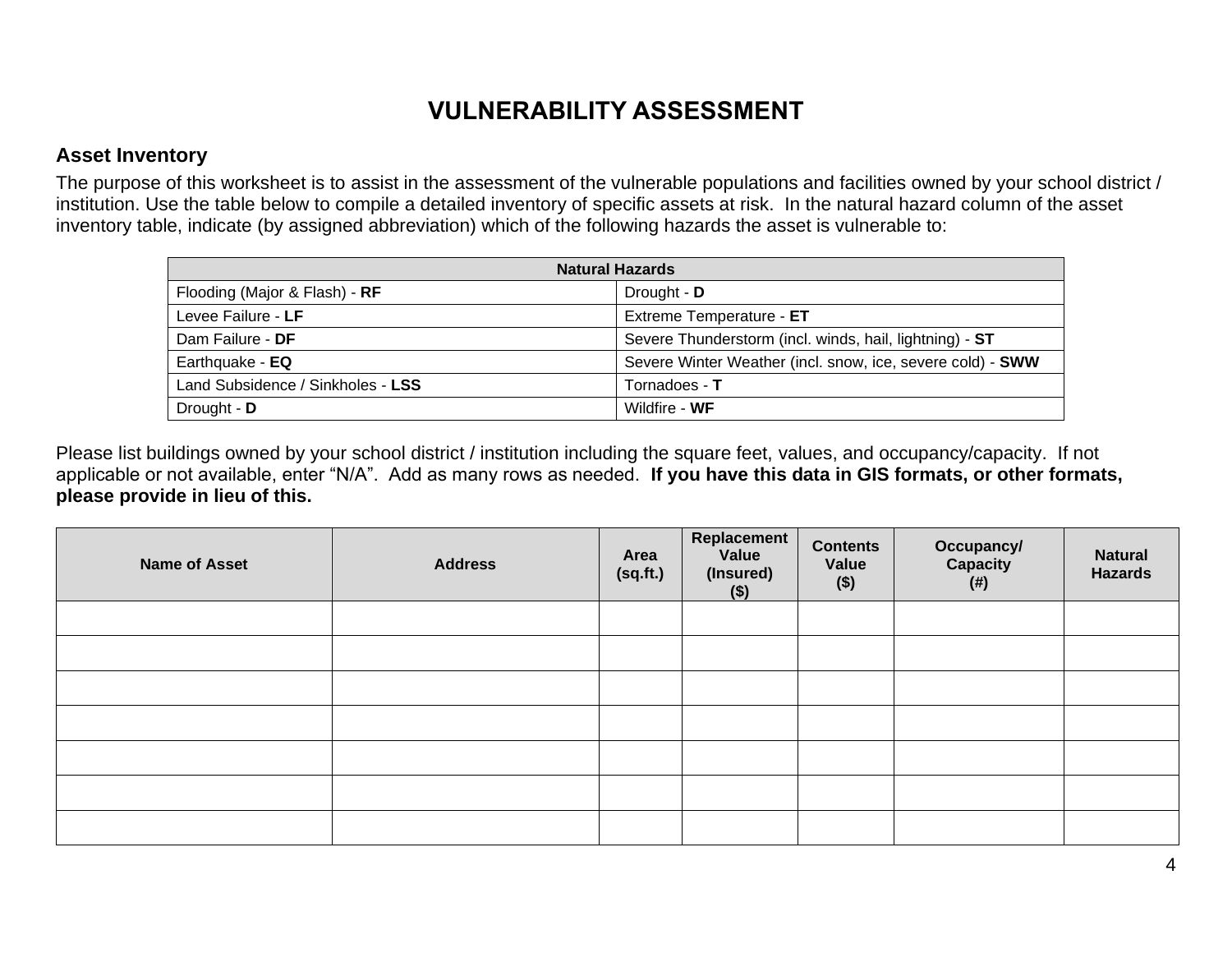| <b>Name of Asset</b> | <b>Address</b> | Area<br>(sq.fit.) | Replacement<br>Value<br>$(insured)$<br>$($)$ | <b>Contents</b><br>Value<br>$($ \$) | Occupancy/<br>Capacity<br>(#) | <b>Natural</b><br><b>Hazards</b> |
|----------------------|----------------|-------------------|----------------------------------------------|-------------------------------------|-------------------------------|----------------------------------|
|                      |                |                   |                                              |                                     |                               |                                  |
|                      |                |                   |                                              |                                     |                               |                                  |
|                      |                |                   |                                              |                                     |                               |                                  |
|                      |                |                   |                                              |                                     |                               |                                  |
|                      |                |                   |                                              |                                     |                               |                                  |
|                      |                |                   |                                              |                                     |                               |                                  |
|                      |                |                   |                                              |                                     |                               |                                  |
|                      |                |                   |                                              |                                     |                               |                                  |
|                      |                |                   |                                              |                                     |                               |                                  |
|                      |                |                   |                                              |                                     |                               |                                  |
|                      |                |                   |                                              |                                     |                               |                                  |
|                      |                |                   |                                              |                                     |                               |                                  |
|                      |                |                   |                                              |                                     |                               |                                  |
|                      |                |                   |                                              |                                     |                               |                                  |
|                      |                |                   |                                              |                                     |                               |                                  |
|                      |                |                   |                                              |                                     |                               |                                  |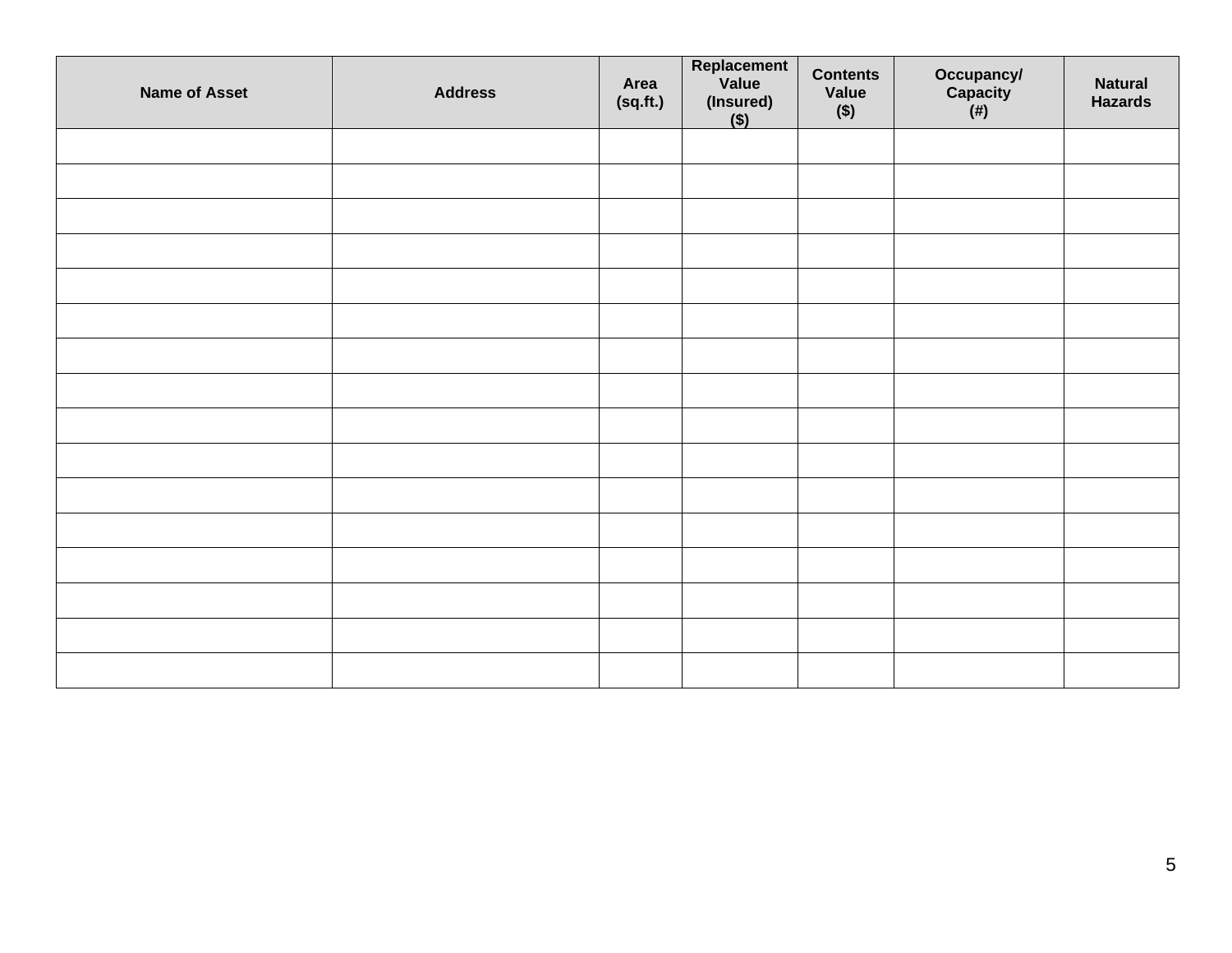## **HISTORIC HAZARD EVENTS**

Please fill out one sheet for each significant hazard event that affected y**our school district / institution** with as much detail as possible. This includes all hazard events listed on the Vulnerability Assessment page that have caused previous damage. Attach supporting documentation, photocopies of newspaper articles, or other original sources.

| Type of event                         |  |
|---------------------------------------|--|
| Nature and magnitude of event         |  |
| Location                              |  |
| Date of event                         |  |
| <b>Injuries</b>                       |  |
| <b>Deaths</b>                         |  |
| <b>Property damage</b>                |  |
| Infrastructure damage                 |  |
| <b>Crop damage</b>                    |  |
| <b>Business/economic impacts</b>      |  |
| Road/school/other closures            |  |
| Other damage                          |  |
| <b>Insured losses</b>                 |  |
| Federal/state disaster relief funding |  |
| <b>Source of information</b>          |  |
| <b>Comments</b>                       |  |